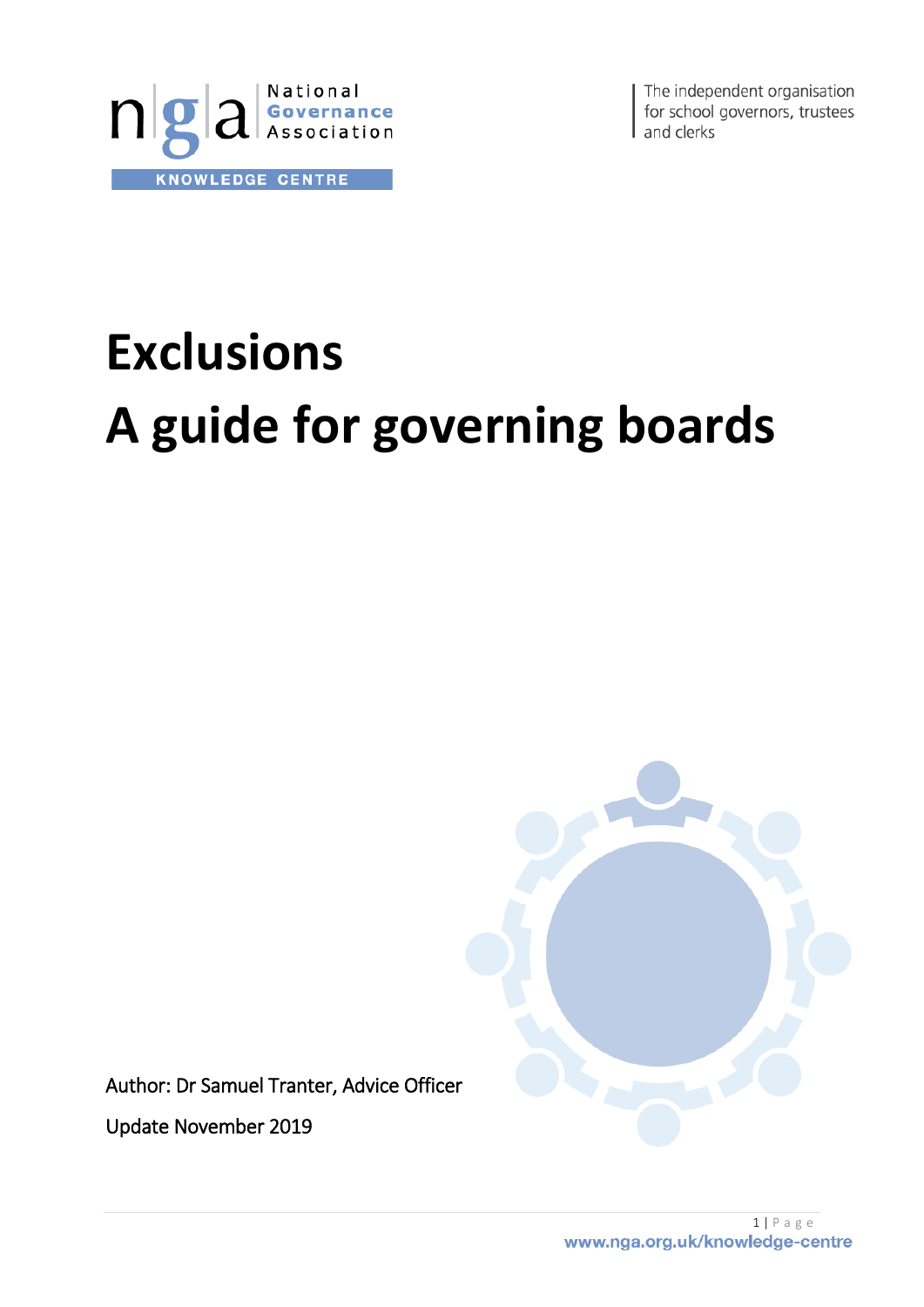#### National Governance Association

The National Governance Association (NGA) is the membership organisation for governors, trustees and clerks of state schools in England.

We are an independent, not-for-profit charity that aims to improve the educational standards and wellbeing of young people by increasing the effectiveness of governing boards and promoting high standards. We are expert leaders in school governance, providing information, advice and guidance, professional development and e-learning.

We represent the views of governors, trustees and clerks at a national level and work closely with, and lobby, UK government and educational bodies.

#### **Contents**

|                                                                                | Page |
|--------------------------------------------------------------------------------|------|
| Introduction                                                                   | 3    |
| Why excluding a pupil should always be a last resort                           | 3    |
| How governing boards can ensure that excluding a pupil is always a last resort | 4    |
| The types of formal exclusion                                                  | 4    |
| The stages in the exclusion process                                            | 4    |
| How should governors and trustees approach reviewing exclusions                | 5    |
|                                                                                |      |

#### Appendices

Appendix A – the four stages of the exclusion process

Appendix B - exclusions action matrix

Appendix C - example statements for use in the decision notification letter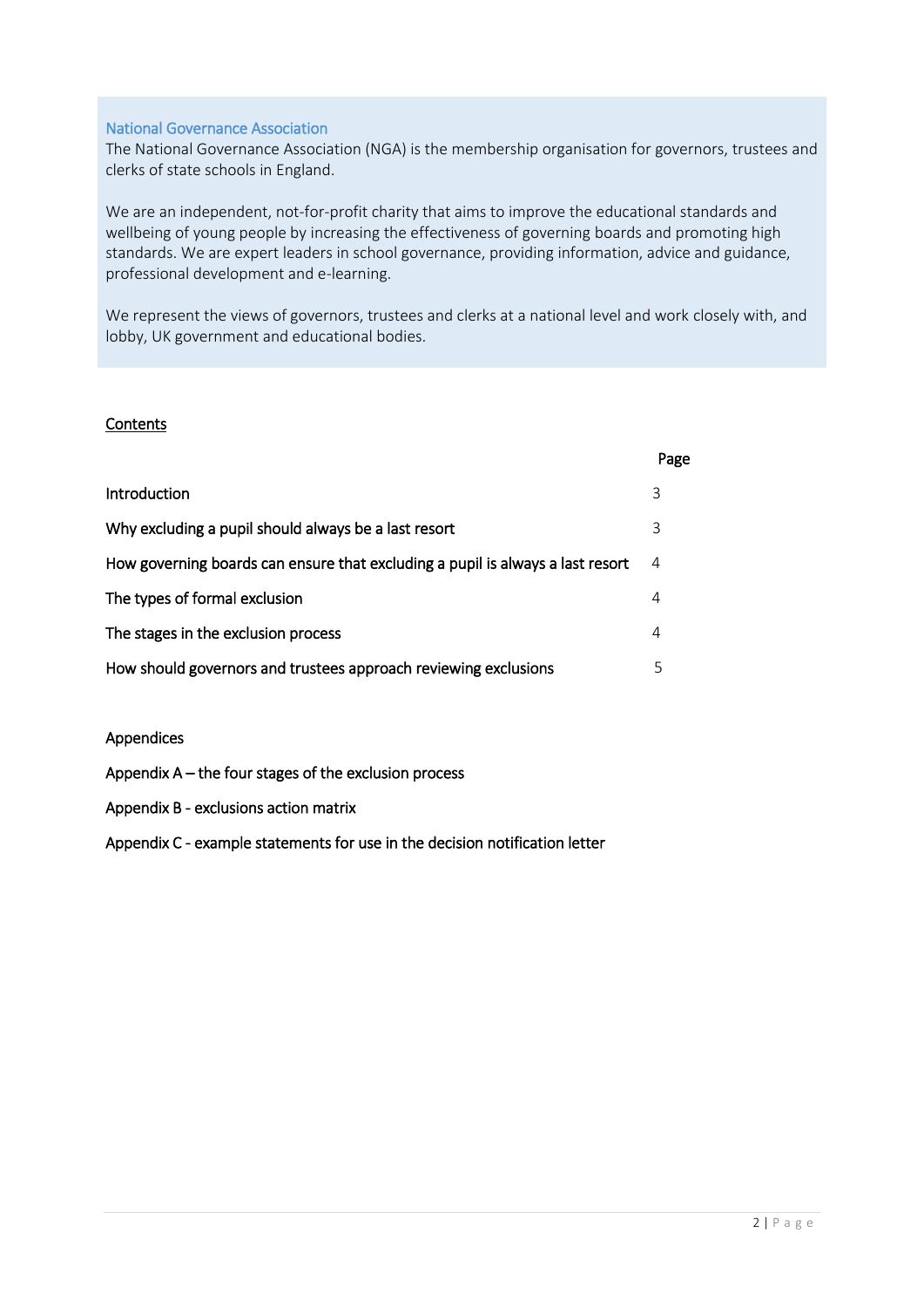## **Introduction**

While the management of behaviour in schools is an operational role for the senior leadership team, governing boards have a statutory duty to consider certain instances of pupil exclusions and decide whether the decision should be upheld or the pupil reinstated. Considering whether or not to uphold the headteacher's decision to exclude is one of the most challenging and important roles that school governors and trustees have to fulfil, because it has significant implications for a child's education and potentially for the governing board's relationship with the headteacher and other school staff.

This guidance explains the legal obligations and limitations that surround exclusion decisions. It also provides practical advice on how to prepare and the things to bear in mind if you are called on to consider an exclusion decision. Particular emphasis in this guidance is placed upon permanent exclusions, as governing boards are not required to review the majority of fixed-period exclusions.

This guidance should be read alongside the Department for Education (DfE[\) statutory guidance for](https://www.gov.uk/government/publications/school-exclusion)  [those with legal responsibilities in relation to exclusion,](https://www.gov.uk/government/publications/school-exclusion) as well as additional [guidance on behaviour and](https://www.gov.uk/government/publications/behaviour-and-discipline-in-schools-guidance-for-governing-bodies)  [discipline.](https://www.gov.uk/government/publications/behaviour-and-discipline-in-schools-guidance-for-governing-bodies)

Despite it not being a legal requirement, NGA's view is that governors and trustees on exclusion review panels should have received appropriate training regarding the legislation surrounding school exclusions and appropriate conduct at reviews. Exclusion will have a profound effect upon the young person involved and, therefore, it is important that those sitting on panels take their responsibility seriously. NGA's view is that the governing board should ensure a pool of potential panel members receives appropriate training in advance. NGA provide[s face to face training](https://www.nga.org.uk/Training-and-Development/Training-Modules/Good-Governance/Panel-work-reviewing-decisions-made-by-the-senior.aspx) for governors and trustees who are likely to be involved in reviewing decisions as part of a panel, and offers [e-learning](https://www.nga.org.uk/Training-and-Development/NGA-Learning-Link-e-learning/Learning-Link-modules/Pupil-success-and-wellbeing/Exclusions.aspx) that covers the governing board's role in exclusions.

It is worth noting that NGA has previously suggested that the stage in the exclusion process that involves school governing boards may not be serving a useful purpose, and that the process should include an appeal stage entirely independent of the institution that made the decision to exclude the pupil. Whilst there is no indication that any change to the process is being considered, should there be an opportunity to propose an alternative system then NGA will do this in consultation with our members. NGA values the voices of all and would also want to make sure the voices of parents were heard in any subsequent discussion.

## Why excluding a pupil should always be a last resort

There is compelling evidence that shows the impact being excluded from school has on a child or young person, particularly those who are vulnerable, and why excluding pupils should always be a viewed by schools as a last resort.

Analysis conducted as part of the [Timpson review](https://www.gov.uk/government/consultations/school-exclusions-review-call-for-evidence?utm_source=5a6a7968-f163-42d6-a001-7fc28d5a45ed&utm_medium=email&utm_campaign=govuk-notifications&utm_content=immediate) shows that 78% of permanent exclusions issued in the period under review were to pupils who either had SEND, were classified as in need or were eligible for free school meals. [A report](http://www.preventknifecrime.co.uk/wp-content/uploads/2019/10/APPG-on-Knife-Crime-Back-to-School-exclusions-report-FINAL.pdf) by the All-Party Parliamentary Group on knife crime published in October 2019 also revealed a "disturbing correlation" between children excluded from school and those exploited by violent gangs. The report urged mainstream schools to be more accountable for the children they exclude, adding that "too many children are being socially excluded and marked as failures, with tragic consequences.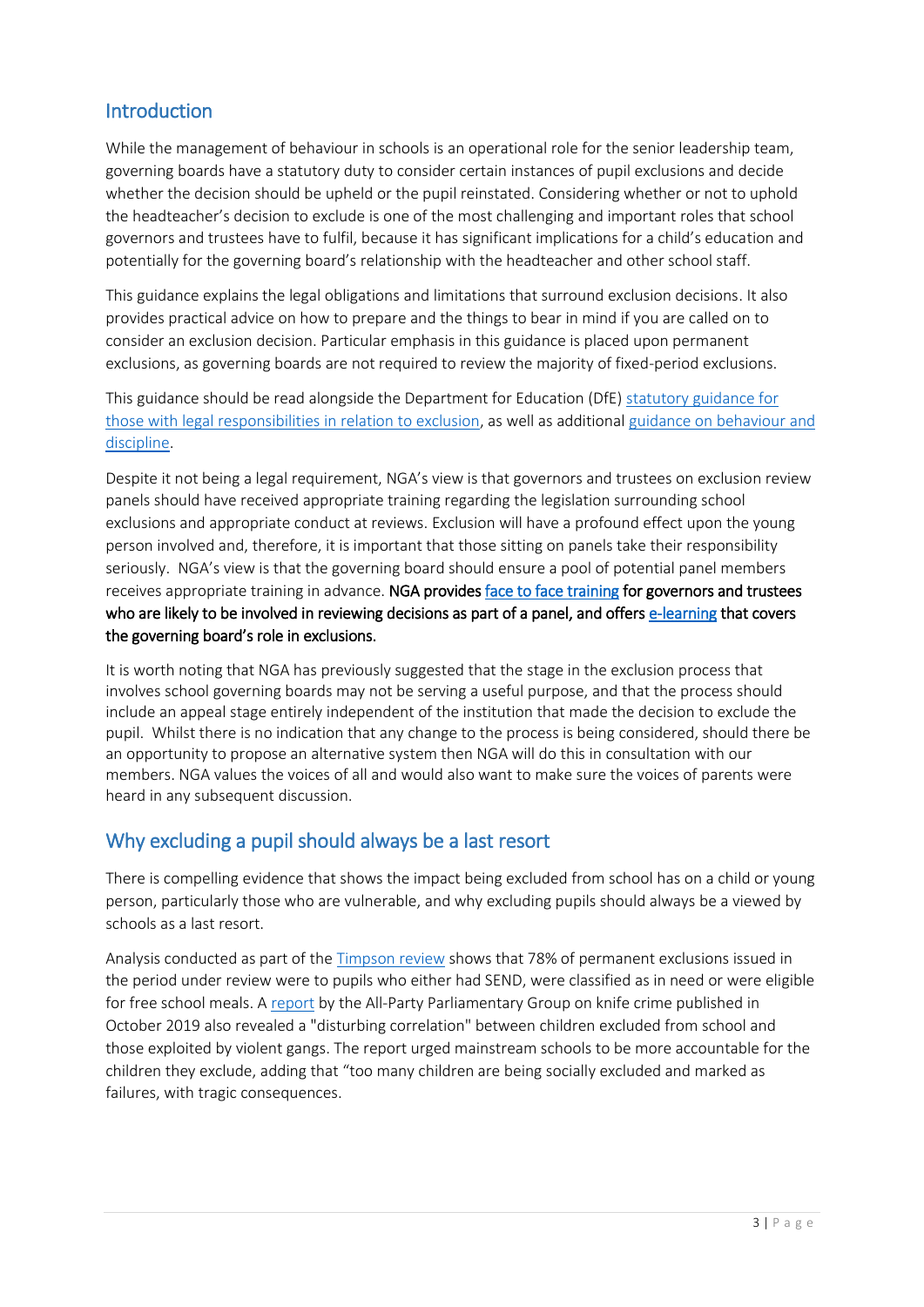## How governing boards can ensure that excluding a pupil will always be a last resort

The governing board has a significant, strategic role in ensuring that the boundaries of acceptable behaviour are clear and that pupils and staff are supported to model positive behaviour. By carrying out this role effectively, boards are ensuring that the decision to exclude a pupil is always a last resort.

Maintained school governing boards must make sure that their school has policies designed to promote good behaviour and discipline, and prevent all forms of bullying among pupils. They must also formulate, and periodically review, a written statement of principles to help the headteacher determine the measures that make up the policy.

The trustees of academies must ensure that a written policy, which promotes good behaviour among pupils (and defines the sanctions to be adopted where pupils misbehave) is drawn up and implemented. Trustees must also ensure that bullying at the school is prevented so far is reasonably practicable, by drawing up and implementing an effective anti-bullying strategy.

When overseeing the implementation at school level of the policies and systems designed to promote positive behaviour, the governing board should always be mindful of the impact exclusion has on both the pupil and the school.

## The types of formal exclusion

Pupils cannot be 'removed' from school for any other reason than a formal exclusion – i.e. they cannot be asked to 'stay away' or work at home, or be sent home for the remainder of the day to 'cool off', even if their parents agree to it. Such practice would be classed as an illegal exclusion.

There are two types of formal exclusions:

- A Fixed-period exclusion A pupil can be excluded for a fixed-period of one or more school days. However, they cannot be excluded for more than 45 days cumulatively in a school year. In other words, a pupil can receive multiple fixed-period exclusions throughout the course of the school year, but these cannot exceed a total of 45 days in a school year unless it is a permanent exclusion.
- A Permanent exclusion When a pupil is removed from the register at the school, with the Local Authority (LA) having to find alternative provision for them. The governing board and the LA must be informed by the headteacher immediately of any permanent exclusion.

### The stages in the exclusion process

The four key stages of the exclusion process are referred to in Appendix A of this guidance. An exclusions actions matrix is included as Appendix B. For an additional summary of the governing board's duties to review the headteacher's exclusion decision, see Annex A of the [statutory guidance](https://www.gov.uk/government/publications/school-exclusion) on school exclusion.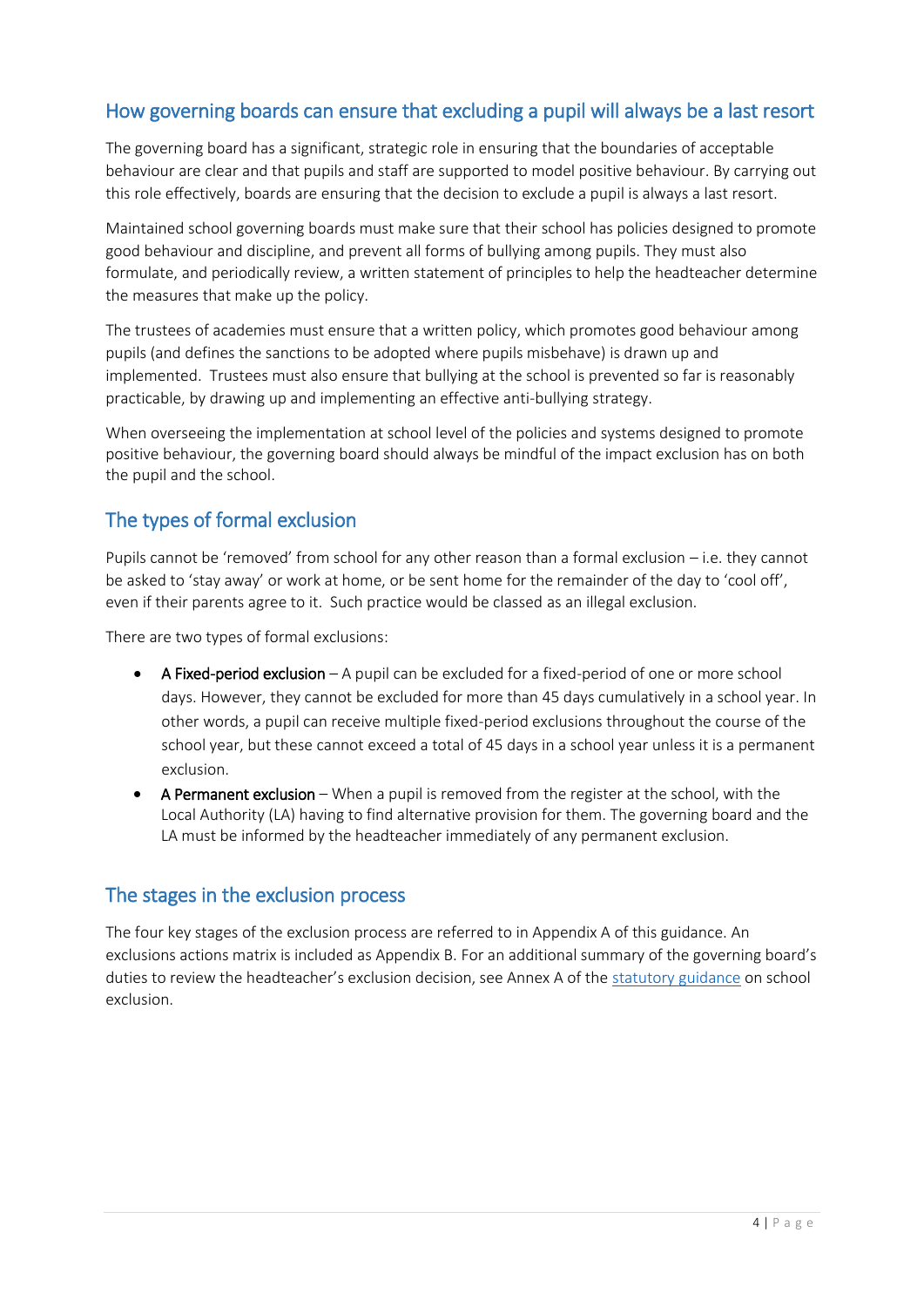## How should governors and trustees approach reviewing exclusions?

Part 2 (stage 2) of Appendix A to this guidance provides a detailed overview of the governing board review stage of the process.

Being part of a panel reviewing a headteacher's decision to exclude can be challenging and even emotionally draining. The issues involved can arouse strong feelings and be upsetting to everyone involved.

When placed in this situation it is important to act sensitively towards those affected.

At the same time, governors and trustees involved should approach reviewing exclusions with a focus on whether the decision was lawful, reasonable and fair. They should not allow feelings of loyalty towards the school, the pupils involved or their families to influence their judgement. It is also essential to ensure that panel members do not carry any bias. What is meant by this is that the members of the panel should have no personal interest in the case, and should have minimal knowledge of the situation (in other words, they may know a child has been excluded but should not know the details), so that they are able to review the situation objectively.

The following two tests of the headteacher's decision to exclude are referred to in the [statutory](https://www.gov.uk/government/publications/school-exclusion)  [guidance:](https://www.gov.uk/government/publications/school-exclusion)

- 1. Has the headteacher demonstrated that their decision to exclude the pupil is in response to a serious breach, or persistent breaches, of the school's behaviour policy?
- 2. Has the headteacher demonstrated that allowing the pupil to remain in school would seriously harm the education or welfare of the pupil or others in the school?

Both tests must be met in order for a permanent exclusion to be legal and both tests should be difficult to meet.

A further test to apply is what external advice (e.g. from the LA exclusions team) has been sought on the appropriateness of the exclusion. Does the advice support the decision and view it to be lawful and reasonable in the circumstances?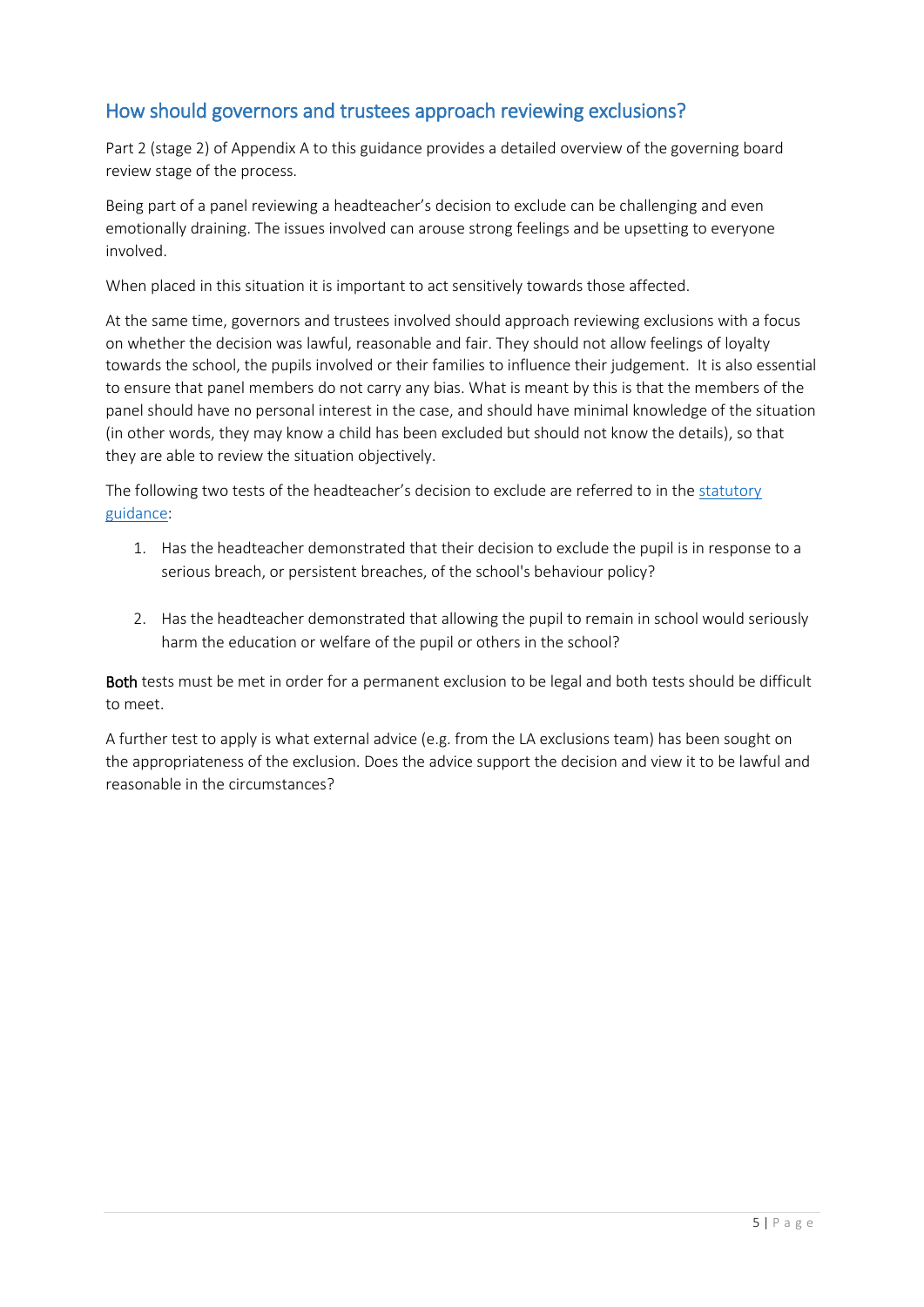## Appendix A: The four stages of the exclusions process

#### Stage 1: Headteacher makes either a permanent or fixed-period exclusion

Only the headteacher has the power to exclude a pupil, either permanently or for a fixed-period. This includes where an individual is acting headteacher (e.g. the deputy in the headteacher's absence).

Whenever a headteacher excludes a pupil they must, without delay, notify parents of the period of the exclusion and the reason(s) for it, alerting them to their right to make representations about the exclusion to the governing board, and outline how any representations should be made.

There are specific rules for what action governing boards need to take in relation to fixed-period and permanent exclusions. These are as follows:

**Fixed-period exclusion** - The governing board and the LA must be informed where the exclusion would amount to the pupil being excluded for six or more school days in a term, or where it would result in the pupil missing a public examination or national curriculum test. Otherwise, the headteacher need only notify the governing board and the LA once a term of any fixedperiod exclusions that have been made.

The governing board is responsible for ensuring suitable alternative full-time education for the excluded pupil from the sixth day of their exclusion (where the exclusion is for more than five days). However, the governing board should make efforts to ensure educational provision as soon as is practical in the interests of the educational welfare of the pupil, particularly in the case of looked-after children.

**Permanent exclusion** - The governing board and the LA (along with the home authority, where applicable) must be informed by the headteacher immediately of any permanent exclusion. The pupil's home authority is responsible for ensuring suitable alternative full-time education for the excluded pupil from no later than the sixth day of their exclusion.

#### Stage 2: Panel appointed by the governing board reviews the headteacher's decision

Whenever parents make representations about any exclusions that take place, the governing board is obliged to consider them.

For a fixed-period exclusion that brings a pupil's total excluded days to more than five but less than 15 for the term, the governing board must consider reinstatement within 50 school days if parents request this. In the absence of any representations from the parents, or where the exclusion would not take the pupil's total days of exclusion above five for the term (even where representations are made), the governing board cannot direct reinstatement.

Permanent exclusions and fixed-period exclusions that would mean that the pupil had been excluded for more than 15 school days in a single term, must be reviewed within 15 days of the governing board being notified, regardless of whether the parents make representations.

Where a pupil's fixed-period exclusion would cause them to miss a public examination, the governing board must make reasonable efforts to meet and review the decision before the date of the exam; otherwise, they must review such a decision within 15 days.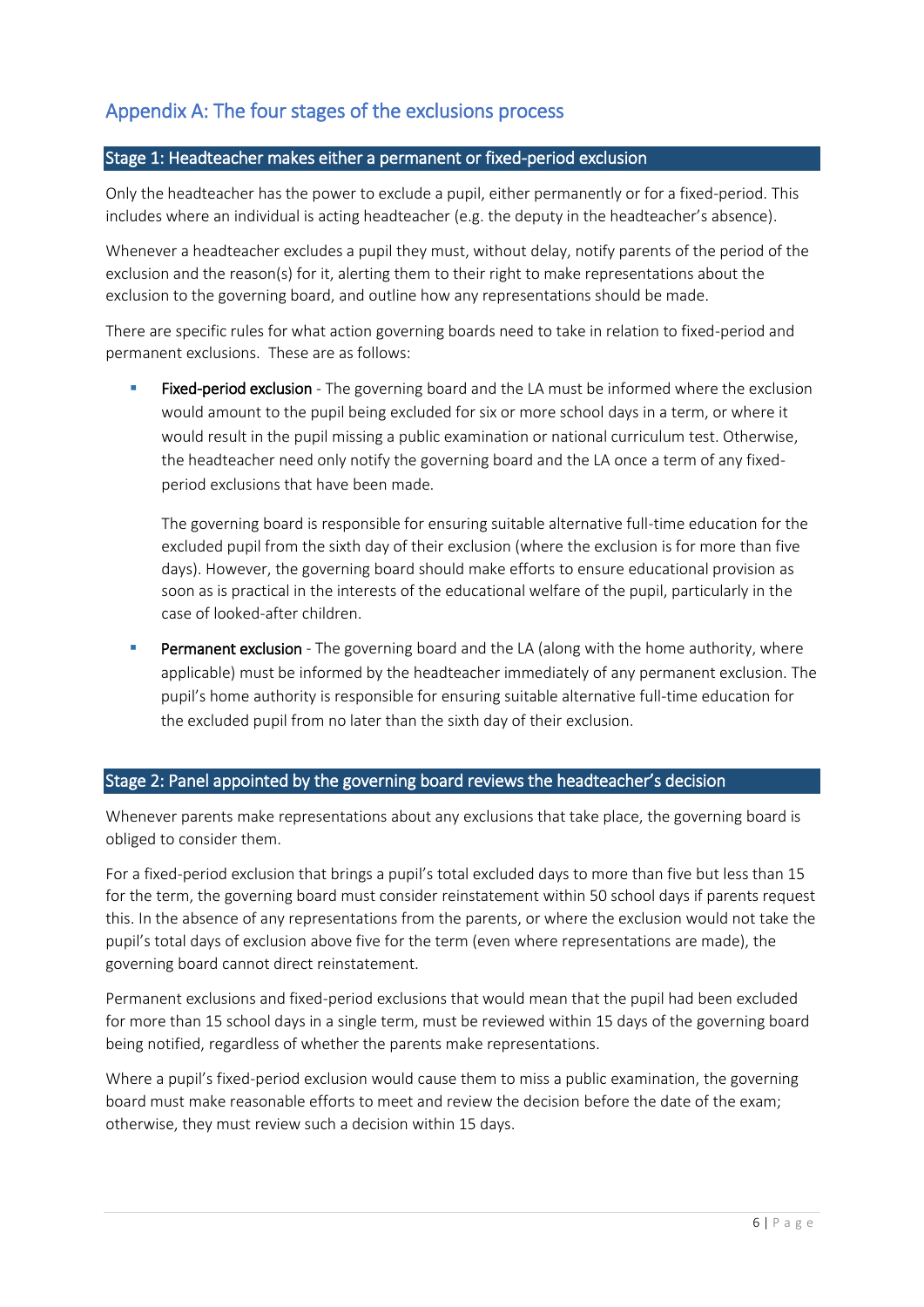In maintained schools, the governing board may/should delegate this duty to a designated panel (subcommittee) consisting of at least three governors. In academies, the governing board may delegate to a smaller panel if the trust's articles of association allow them to do so (they usually do). When delegating this duty it is important to consider which governors/trustees have the best understanding of the exclusions process, the school's behaviour policy and/or have received appropriate training.

The mechanism for reviewing the decision is a review meeting.

The purpose of the review meeting is for the panel to determine whether the headteacher's decision to exclude was lawful, reasonable, and procedurally fair, particularly with respect to the identification of any SEND that the pupil may potentially have, and whether this is likely to have influenced the circumstances surrounding the pupil's exclusion.

It is crucial that the review meeting is clerked, ideally by the clerk to the governing board. The clerk has an important role in the review meeting that includes:

- acting as contact point for all parties;
- **•** arranging the meeting;
- collating and distributing any relevant papers in advance of the meeting, and
- **•** providing procedural advice during the meeting

The chair of the panel also has a role in ensuring that the review meeting is conducted in the correct procedural manner. They may also be required to mediate between the parties involved.

#### Preparing for the review meeting

The clerk must invite parents and the headteacher to the review meeting. Where appropriate, the pupil in question may also be invited to attend as a witness or to speak on their own behalf. In such cases, the governing board should first seek parental consent. Neither the parents nor the pupil have to attend, though if they wish to make representations it would be more appropriate if they were there in order to put forward their views. Maintained schools and Pupil Referral Units must also invite a representative of the LA.

The parents and pupil are allowed to be accompanied by a friend or representative at the meetings.

The panel should request the written evidence and information relating to the exclusion in advance of the review meeting. Where possible, the clerk should circulate the written evidence and information relating to the exclusion to all parties, including the panel, at least five days in advance of the review meeting. This may include, but is not limited to, the following:

- a list of all those who will be present at the review meeting
- the school's exclusion policy
- **the school's behaviour policy**
- a report summarising the incidents that led to this meeting
- the pupil's behaviour record
- the pupils Education, Health and Care plan (EHCP) (where relevant)
- **the school's notes on the pupil's SEND (where relevant)**
- any statements from the witnesses
- professional opinions form relevant experts for example, educational psychologists, social workers, teachers or teaching assistants who have worked with the pupil
- attendance data (where relevant)
- **EXECUTE:** evidence of support and interventions attempted before now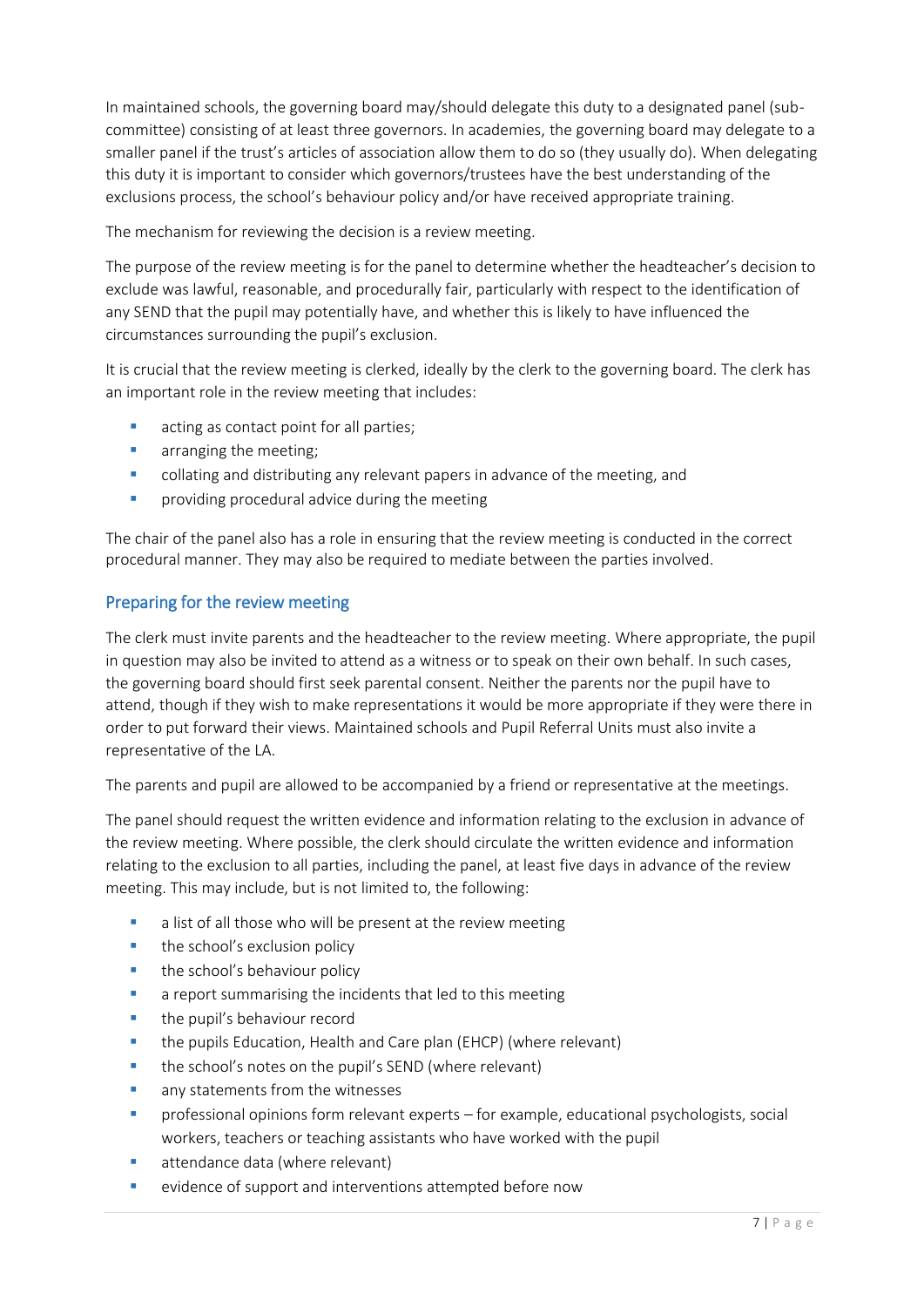The panel should consider what reasonable adjustments could be made to help parties attend and contribute to the meeting, for example parents with mobility or communication disabilities. Specific attention should also be given to encouraging the excluded pupil to attend and speak on their own behalf. This could involve allowing the pupil to bring a friend, or, if their attendance is impossible, suggesting an alternative means of feeding their views into the process.

The exclusion review should not be discussed outside of the meeting.

#### Conducting the review meeting

NGA recommends that the following process is used to conduct the review meeting.

The clerk should take minutes throughout the meeting, which clearly state the evidence and information considered by the panel. The minutes should be made available to all parties on request and may be referred to by an independent panel called upon to review the decision of the governing board panel. Beyond this, minutes will remain confidential in accordance with data protection principles.

#### Arrival and introductions

The chair of the Panel welcomes all parties and outlines the stages of the meeting and the expectations of conduct.

#### The panel considers the information and evidence relating to the decision to exclude

The purpose of this stage is to allow the panel to establish the facts and circumstances of the decision to exclude, as well as the circumstances of the excluded pupil. The [statutory guidance](https://www.gov.uk/government/publications/school-exclusion) states that when establishing the facts the panel must apply the civil standard of proof; i.e. 'on the balance of probabilities' (it is more likely than not that a fact is true) rather than the criminal standard of 'beyond reasonable doubt'.

Those attending the review meeting to make representations should, in turn, be invited by the chair of the panel to speak and have their views properly heard. Sufficient time should be given to allow for this to happen and for the panel to ask questions, clarify points, etc. However, it is reasonable for the chair to intervene and move the meeting on if they think that it is necessary and in the interests of all concerned.

This process should be followed for any party invited to the meeting to give evidence relating to the pupil concerned and the decision to exclude.

The questions the panel ask of those attending the review meeting will of course be based on specifics. In broad terms, the panel may wish to ask the following questions:

- In what way did the excluded pupil seriously or persistently breach the school's behaviour policy?
- What evidence is there to support this?
- What evidence is there of the school intervening and supporting the excluded pupil to prevent serious and or persistent breaches of the school's behaviour policy?
- In what way were the specific needs and circumstances of the pupil taken into account before the decision was made to exclude them?
- What advice has been sought on the appropriateness of the exclusion, and does the advice support the decision and view it to be lawful and reasonable in the circumstances?
- What is the likely impact on the pupil of the decision to exclude them?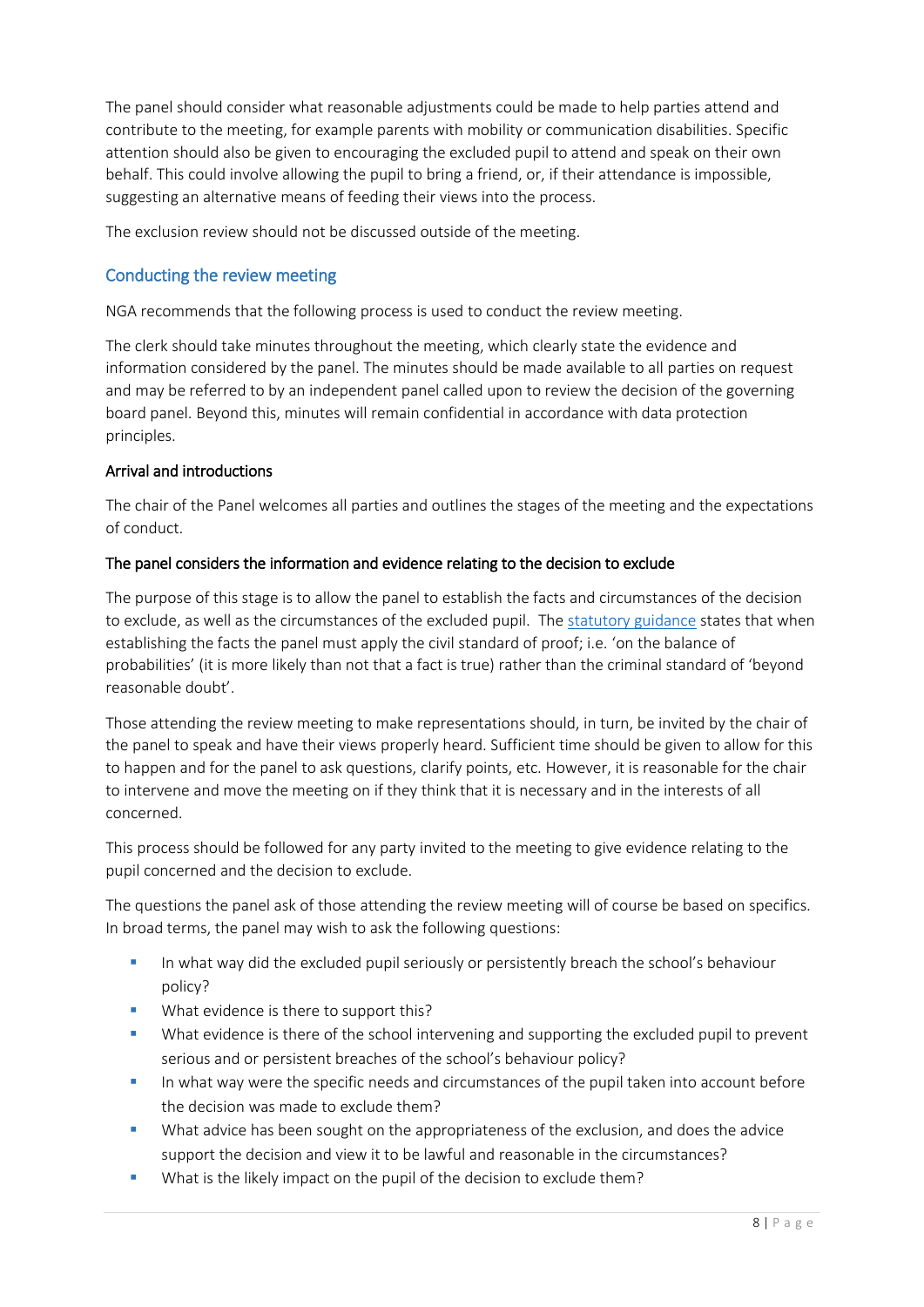- How would allowing the excluded pupil to remain in school seriously harm the education and/or welfare of the excluded pupil and/or others in the school?
- **The panel should consider representations and evidence given at the review meeting alongside** the written evidence and information received in advance.

The panel should consider representations and evidence given at the review meeting alongside the written evidence and information received in advance.

#### Final statements and concluding the meeting

Prior to concluding the review meeting it is appropriate for the chair to invite those present to make representations to give a brief final statement. This may also extend to those attending the meeting to give evidence if the panel deems it to be necessary.

The chair concludes the meeting by thanking all parties for their attendance and requesting that they withdraw to allow the panel to consider its decision. The clerk may stay to help the governing board by reference to their notes of the meeting and with the wording of the decision letter.

#### The decision stage

The panel must decide to uphold the exclusion decision or to reinstate the pupil either immediately or on a specific date. In some cases a decision to reinstate will make no practical difference. For example, the pupil may already have returned to school following a short fixed-period exclusion. However, the panel should still consider, on the basis of the evidence, whether or not it would have upheld the decision to exclude.

On reaching a decision the [statutory guidance](https://www.gov.uk/government/publications/school-exclusion) says that the governing board/panel should consider whether the decision to exclude the pupil was lawful, reasonable and procedurally fair, taking account of the head teacher's legal duties and any evidence that was presented to the governing board/panel in relation to the decision to exclude.

#### Enacting the decision

The panel must inform the headteacher, the LA (along with the pupil's home authority, where applicable) and the parents of their decision and the justification for it in writing immediately. If the panel uphold the headteacher's decision to permanently exclude, it must provide the parents with the following information:

- The reason for the panel's decision.
- The parent's right to appeal to an independent review panel (IRP) within 15 school days of receipt of the panel's decision.
- Where and to whom this appeal should be submitted (usually the clerk of the IRP).
- That their application for a review should set out the grounds on which it is being made.
- That the parents have the right to ask a SEND expert to attend the independent review (regardless of whether the excluded pupil has recognised SEND) along with an explanation of what the SEND expert does.
- That they may appoint someone to make representations on their behalf, at their own expense.
- What to do if the parents think that there has been discrimination in the decision (i.e. that they may make a claim to the First-Tier Tribunal under the Equality Act 2010 in cases of disability discrimination, and for other types of discrimination that they can make a claim to the County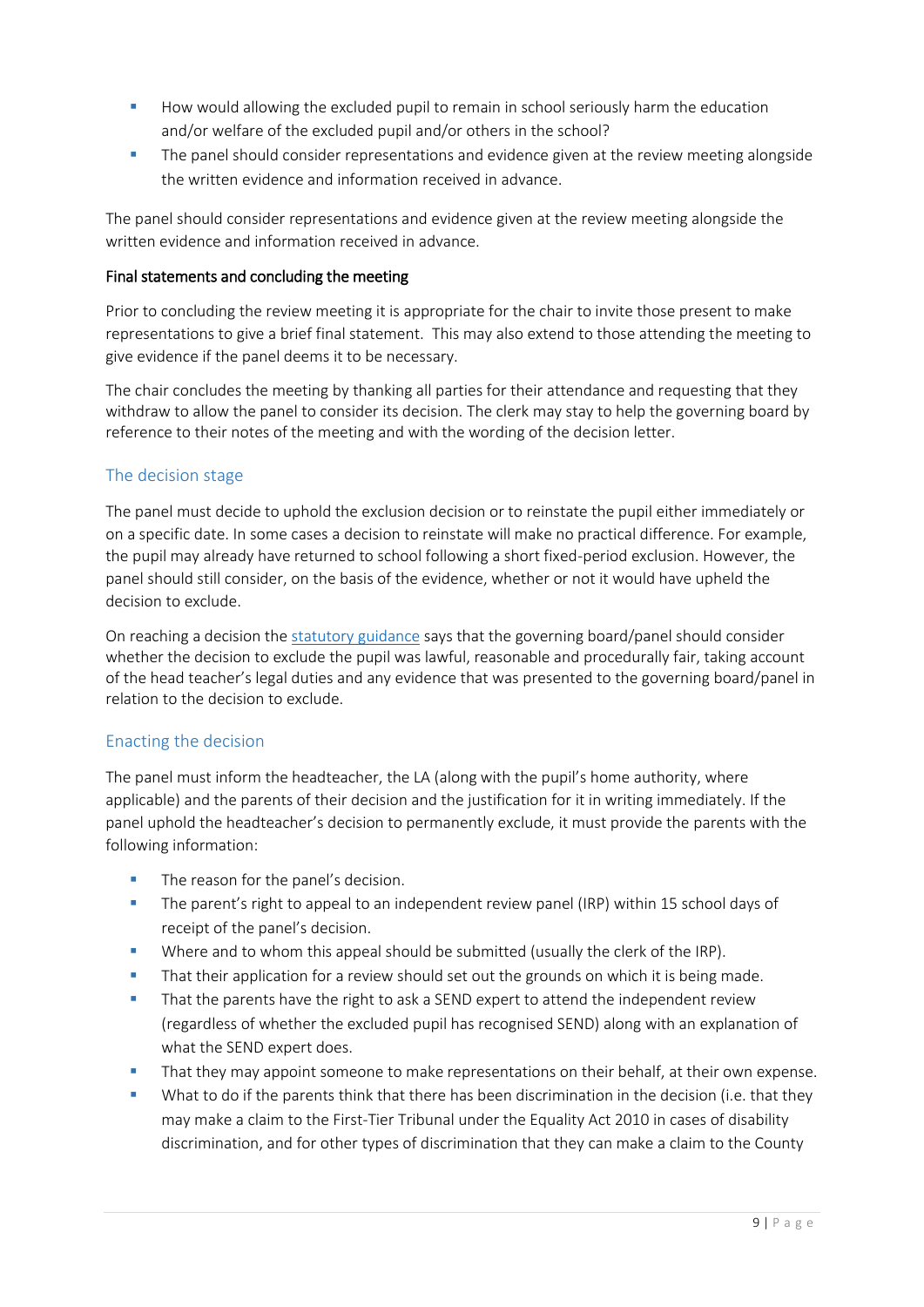Court), and that such action must be taken within six months of the date that the pupil was excluded.

Sources of further information (these are listed on pages 23-24 of the [statutory guidance.](https://www.gov.uk/government/publications/school-exclusion))

Example statements that can be adapted for use in the written notification of the decision are included as Appendix C to this guidance.

A note must be made on the pupil's educational record, whatever the decision, and copies of relevant papers should be kept for at least six months in case a discrimination claim is made.

If the parents fail to apply for an IRP within 15 school days of them being notified of the governing board's decision, or if the parents state in writing that they will not pursue a review, then the governing board is responsible for ensuring that the name of the permanently excluded pupil is removed from the school admissions register. Where a pupil's name is deleted from the register because of a permanent exclusion, a return must be made to the LA as soon as the grounds for deletion are met and no later than the deletion of the pupil's name.

#### Stage 3: Independent Review Panel review the governing board's decision

Parents can apply for an IRP hearing to review the decision of a governing board not to reinstate a permanently excluded pupil, providing they do so within the legal timeframe. Therefore, an IRP must be convened if the parents apply for an independent review within 15 school days of having been informed of the governing board's decision, or within 15 school days of the final determination of a claim made under the Equality Act 2010 that the exclusion arose from unlawful discrimination.

In maintained schools it is the responsibility of the LA to arrange an IRP and the governing board remains largely uninvolved in the process. In academies it is the responsibility of the academy trust, which may choose to delegate this to a service provider.

The procedures an IRP must follow, the duties of IRP members, the clerk and the SEND expert are covered in sections 8 and 9 of the [statutory guidance](https://www.gov.uk/government/publications/school-exclusion) relating to exclusions.

The role of the IRP is to review the governing board's decision not to reinstate a permanently excluded pupil. In doing so, the panel will consider the interests and circumstances of the excluded pupil, making its decision using the civil standard of proof (i.e. based on the balance of probabilities). It must also decide whether the governing board's decision was flawed owing to illegality, irrationality or procedural impropriety. Following its review, the panel has three options:

- uphold the decision of the governing board;
- **F** recommend that the governing board reconsiders reinstatement; or
- quash the decision and direct the governing board to reconsider reinstatement.

To support this process, the governor who chaired the review panel will be expected to attend the IRP and give evidence about how they arrived at their decision. The headteacher will also be asked to attend, as will the parents. The clerk will be required to identify if the excluded pupil is attending.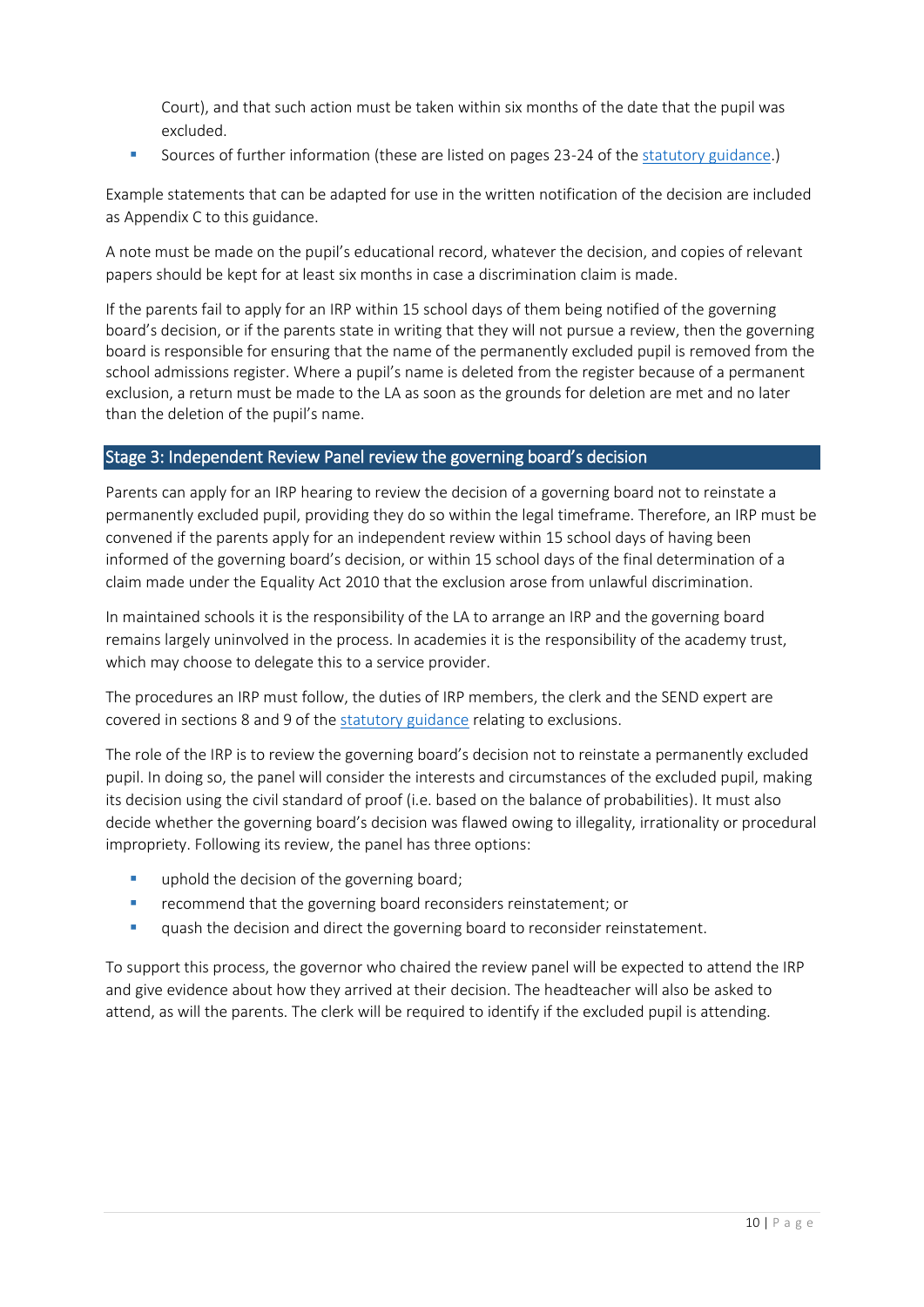#### Stage 4: Governing board revisit their decision

If, as a result of the IRP, the governing board is in receipt of a direction or a recommendation to review its original decision, it must reconsider that decision within 10 school days of receiving notice to do so.

Regardless of whether it is a direction or recommendation of the IRP, it is important that the governing board reconsiders reinstatement conscientiously, carefully and by applying a thorough process.

In reconsidering the original decision, the governing board can appoint whichever governors it sees fit to make the decision. However, it is strongly recommended that the governors/trustees that served on the panel that made the original decision are not asked to reconsider it.

The governors/trustees involved in reconsidering the decision of the exclusion review panel are not required to receive representations or hear evidence from relevant parties. However, it is important that any new information and evidence that is relevant to the exclusion is considered at the meeting convened to reconsider the decision of the exclusion review panel.

It is also important that clear minutes are taken of the meeting convened to reconsider the decision of the exclusion review panel.

If, in the case of a governing board receiving a direction to reconsider the exclusion decision, it decides not to offer to reinstate the pupil, £4000 may be removed from a maintained school's budget. In the case of an academy, the trust may be required to make a direct payment of £4000 to the LA. Whatever the decision, the governing board must give written notification to the parents, the headteacher, the LA and, where relevant, the home authority immediately.

If the governing board decides to reinstate the pupil, it will need to determine the date of the reinstatement and notify the headteacher and the parents immediately. A pupil may not wish to return to the school, but, either way, the decision should be noted on their educational record. As in stage two, a pupil's intention (or otherwise) to return to the school on reinstatement should not affect the panel's decision to reinstate. It should be based purely upon whether, in light of the IRP's recommendations, the school would have made the same decision.

N.B. The governing board is required to give the Secretary of State (and, in the case of maintained schools and PRUs, the LA) information about any exclusions that have taken place within the last 12 months when given 14 days' notice to do so.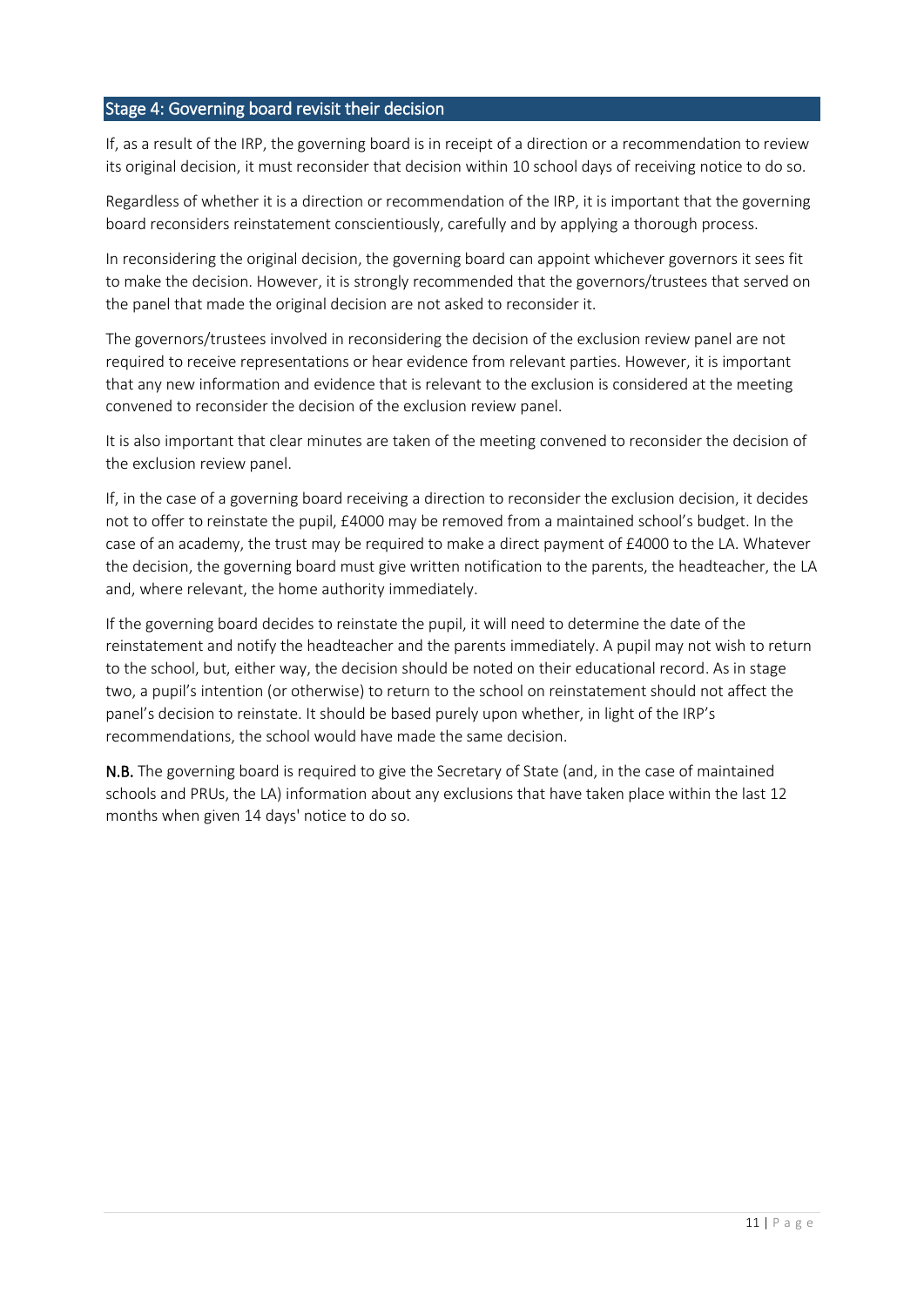## Appendix B: Exclusions actions matrix

| Length of the<br>exclusion                                                                         | Will the exclusion<br>amount to more<br>than 15 days in a<br>single term? | Who to inform?                                                                            | Is an automatic<br>governing board<br>(GB) review<br>required? | Can the parents make<br>representations to the GB                                      | Time limit for<br>considering<br>representations                             | <b>GB</b> actions and limitations                                                                                                                                                                |
|----------------------------------------------------------------------------------------------------|---------------------------------------------------------------------------|-------------------------------------------------------------------------------------------|----------------------------------------------------------------|----------------------------------------------------------------------------------------|------------------------------------------------------------------------------|--------------------------------------------------------------------------------------------------------------------------------------------------------------------------------------------------|
| Up to and including<br>five days.                                                                  | <b>No</b>                                                                 | Parent - immediately<br>$GB & LA - once a term$                                           | <b>No</b>                                                      | Yes, written. The GB is not<br>required to meet with the<br>parents.                   | No specified time<br>limit                                                   | GB must consider parents'<br>representations. They cannot<br>overturn the HT's decision or<br>remove the exclusion from the<br>behavior record, but can place a<br>note on the student's record. |
|                                                                                                    | Yes                                                                       | The parents, the GB and<br>the LA (plus home<br>authority where<br>relevant) immediately. | Yes                                                            | Yes, either written, or at a<br>meeting of the GB to review the<br>exclusion decision. | 15 days                                                                      | GB can determine whether the HT's<br>decision was justified, lawful and<br>procedurally correct. Can reinstate<br>pupil immediately or on a given                                                |
| More than 5 days,<br>up to and including<br>15 days                                                | <b>No</b>                                                                 |                                                                                           | <b>No</b>                                                      | Yes. GB must meet with parents<br>to consider representations if<br>parents request it | 50 days                                                                      |                                                                                                                                                                                                  |
|                                                                                                    | Yes                                                                       |                                                                                           | Yes                                                            |                                                                                        | 15 days                                                                      |                                                                                                                                                                                                  |
| More than 15 days                                                                                  | Yes                                                                       |                                                                                           | Yes                                                            | Yes, either written, or at a<br>meeting of the GB to review the                        | 15 days                                                                      | date. While the GB can note their<br>decision on the pupil's record, they<br>cannot remove the original                                                                                          |
| Permanent                                                                                          | N/A                                                                       |                                                                                           | Yes                                                            | exclusion decision.                                                                    | 15 days                                                                      | exclusion decision.                                                                                                                                                                              |
| Any exclusion that<br>causes the pupil to<br>miss a public exam<br>or national<br>curriculum test. | N/A                                                                       |                                                                                           | Yes                                                            |                                                                                        | $15 - GB$ must<br>endeavor to meet<br>before the date of<br>the examination. |                                                                                                                                                                                                  |